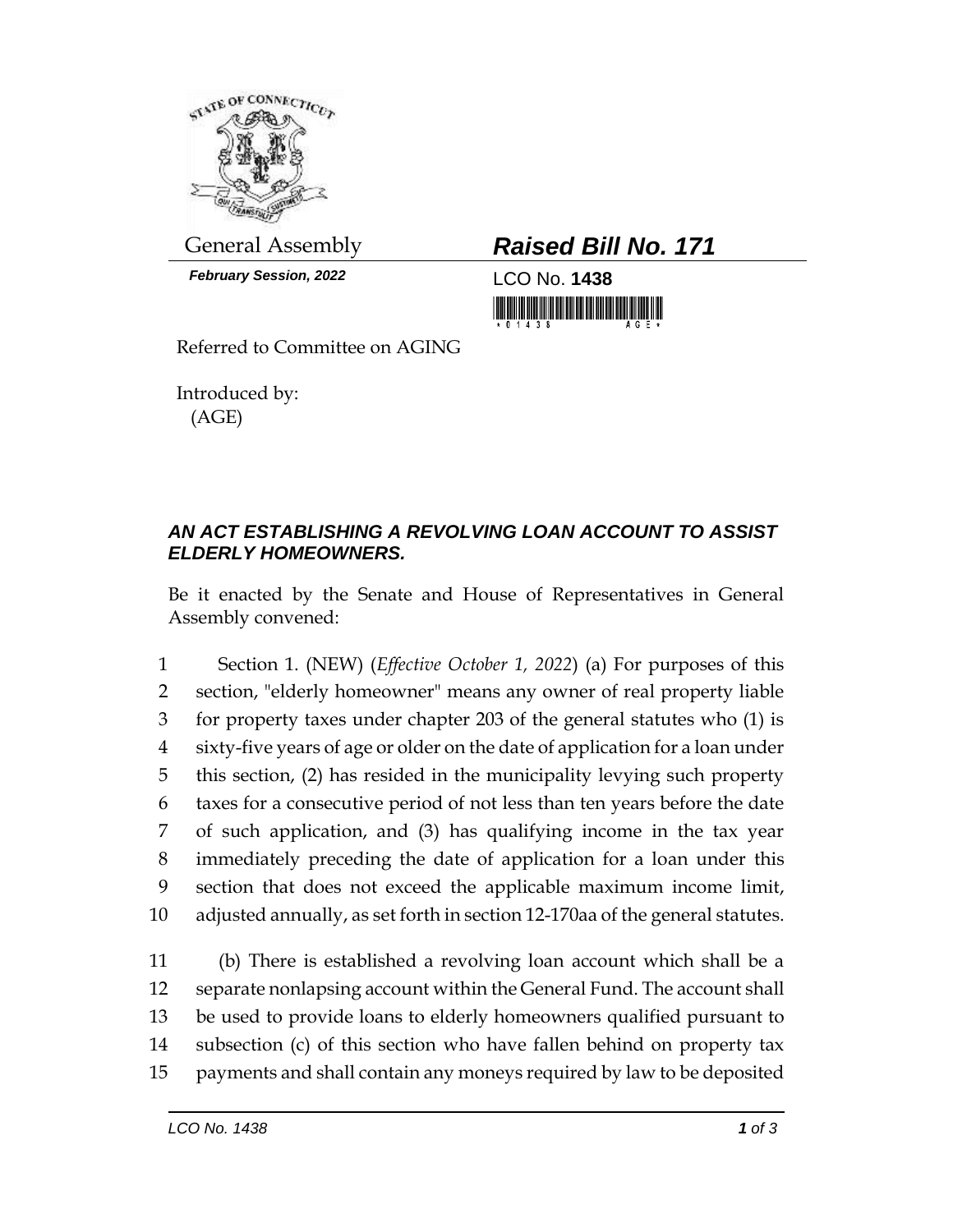in the account, including, but not limited to, payments of principal and interest on loans made from the account. The account shall be administered by the Secretary of the Office of Policy and Management and shall be used to (1) make loans pursuant to subsection (c) of this section at the prevailing rate of interest as determined by the secretary, 21 and (2) pay reasonable and necessary expenses incurred by the secretary in administering loans under this section. Investment earnings credited to the account shall become part of the assets of the account. Payments of principal or interest on a loan made pursuant to this section shall be paid to the State Treasurer for deposit in the account.

 (c) (1) The state, acting through and in the discretion of the Secretary of the Office of Policy and Management and within available appropriations, may provide loans to elderly homeowners who apply, on a form prescribed by the secretary, provided (A) the elderly homeowner has failed to pay taxes levied against the elderly homeowner's property under chapter 203 of the general statutes for not less than the two assessment years preceding the date of application for a loan under this section, (B) the real property subject to tax is not otherwise encumbered, and (C) the principal amount of such loan does not exceed the amount of taxes, interest and fees levied against the real property and elderly homeowner. In addition to requiring that an elderly homeowner's income not exceed the applicable maximum limit as set forth in section 12-170aa of the general statutes, the secretary may impose asset limits as a condition of eligibility for loans provided pursuant to this section.

 (2) If the state provides a loan under this section, the Secretary of the Office of Policy and Management shall have a lien on the real property subject to taxes in the amount of such loan, plus interest at the prevailing rate of interest as determined by the secretary. Such lien shall have priority over all other liens on such real property except any remaining municipal property tax lien.

 (3) Any financial assistance provided under this section shall not disqualify an elderly homeowner from receiving any other benefits